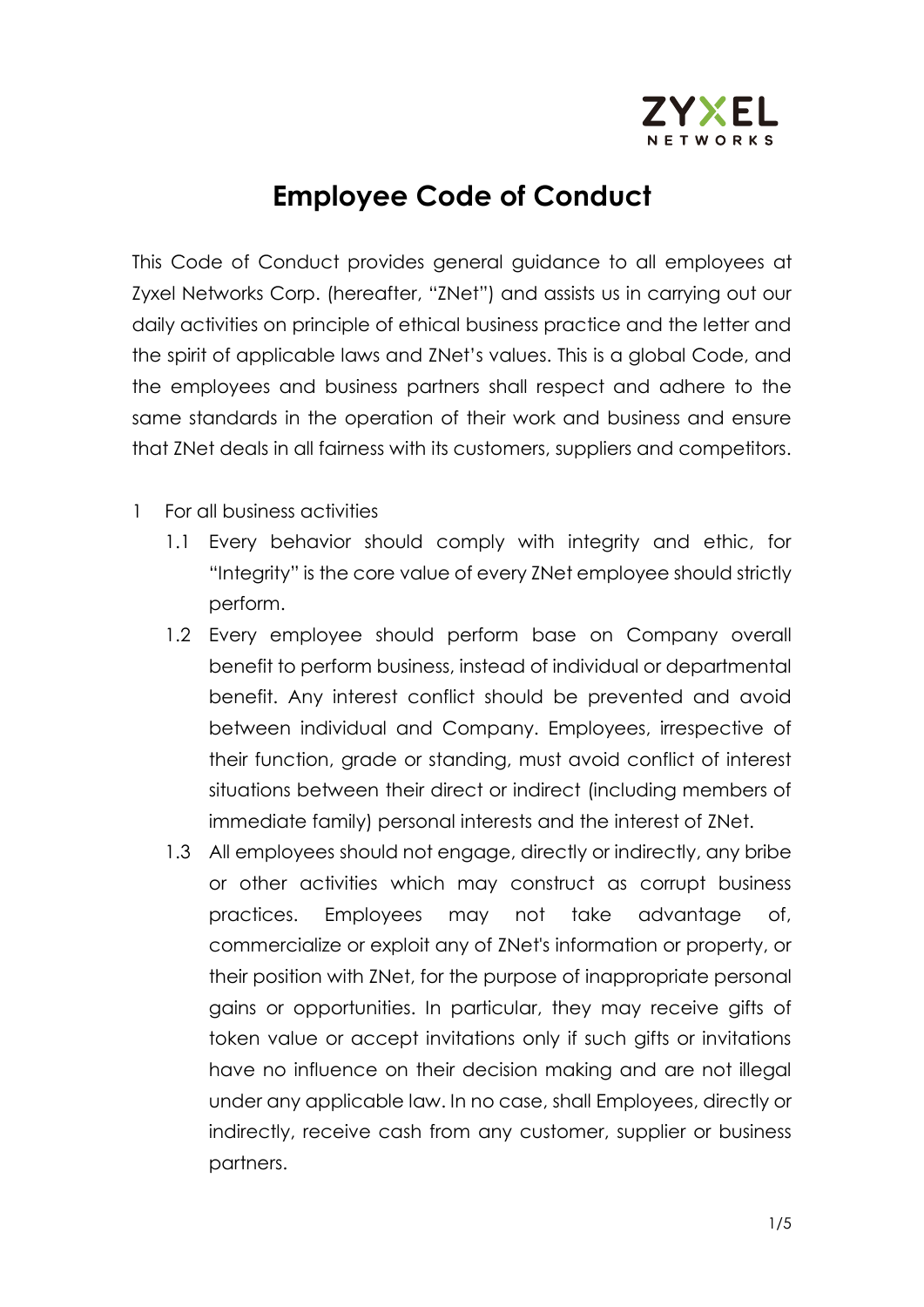

- 1.4 Sales and marketing agents, representatives and consultants ("Agents") will be retained and paid only if they operate independently from ZNet and in conformity with applicable legislation. All contracts and agreements must be in writing. Compensation must be comparable to that paid to similar Agents for similar work and in accordance with the applicable detailed policy of ZNet.
- 1.5 Every employee should follow the Prudent-person rule to protect any tangible or intangible Company asset. Strictly forbid any intended behavior which damage Company interest, including waste, intended damage, embezzlement and steal. Company resource should use on creating the maximum Company profit.
- 1.6 Corporate funds and assets must be utilized solely for lawful and proper corporate purposes. Transfer or expenditure of such funds or assets will be undertaken only if the stated purpose is in fact the actual purpose. The transfer or expenditure of such funds and assets must be authorized in writing in accordance with procedures established by ZNet headquarters or the relevant business units. No false or artificial entries shall be made in ZNet 's books and records for any reason, and all financial transactions must be accurately and properly accounted for in those books and records.
- 1.7 Every employee has the obligation to protect and forbid delivering or retrieving any unauthorized document and data to individual, Company or groups. An effective mechanism should to set up to prevent the improper use of confidential data. All ZNet employees shall respect the privacy of data relating to individual persons (whether employees or third parties) which it may hold or handle as part of its information processing activities or otherwise.
- 1.8 No employee of ZNet can buy or sell shares or other securities of a business undertaking, or give advice on the same, if he or she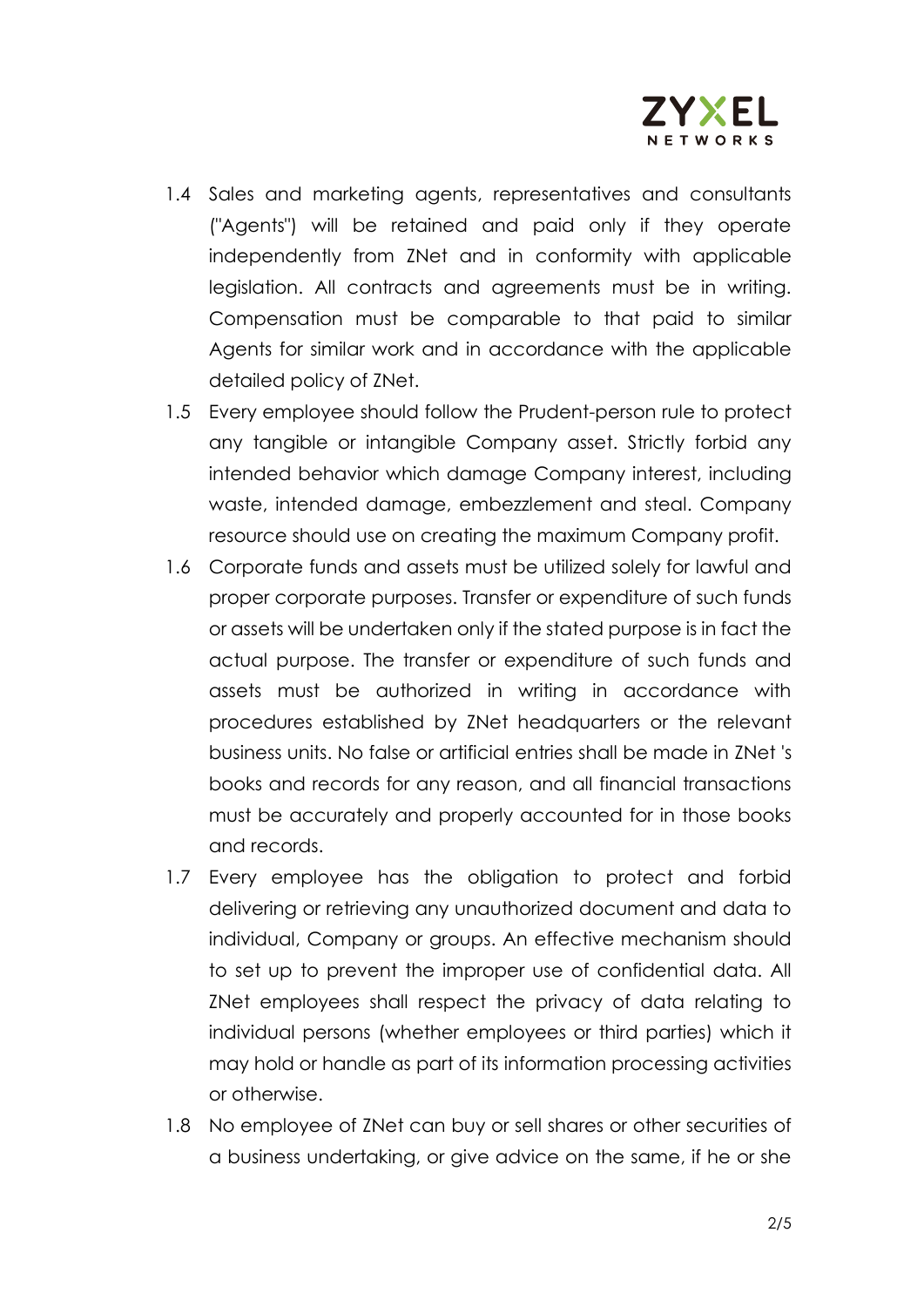

has access by reason of his or her professional activities with ZNet, to any non-public information about that business undertaking. Trading by employees of ZNet stock, including the exercise of stock options, shall be in accordance with the more detailed guidelines published from time to time by corporate management.

- 1.9 Every employee should comply with local laws, rules and regulations while conducting business.
- 2 When dealing with customers, suppliers and other external individual or groups, ZNet and Employees shall:
	- 2.1 Uphold the fair, open and honest business attitude.
	- 2.2 Seek and utilize those suppliers who operate the same values and standards as ours to improve mutual efficiency. ZNet's business relationship must be built on a mutual respect for and adherence to legal requirements. ZNet's business partners will observe both local and applicable international standards. ZNet will seek and utilize partners who will do likewise, as this contributes directly to our corporate reputation and the collective success of our organization and selected business partners.
	- 2.3 Employee shall improve the service level and provide the products fulfilling customers' needs to gain business rather than providing improper interest to customers. In its relations with governmental agencies, customers and suppliers, ZNet will not, directly or indirectly, engage in bribery, kick-backs, payoffs, or other activities which may be construed as corrupt business practices.
	- 2.4 When dealing with consumers, ZNet and the employee must act in accordance with fair business, marketing and advertising practices and should take all reasonable steps to ensure the safety and quality of the goods or services they provide. A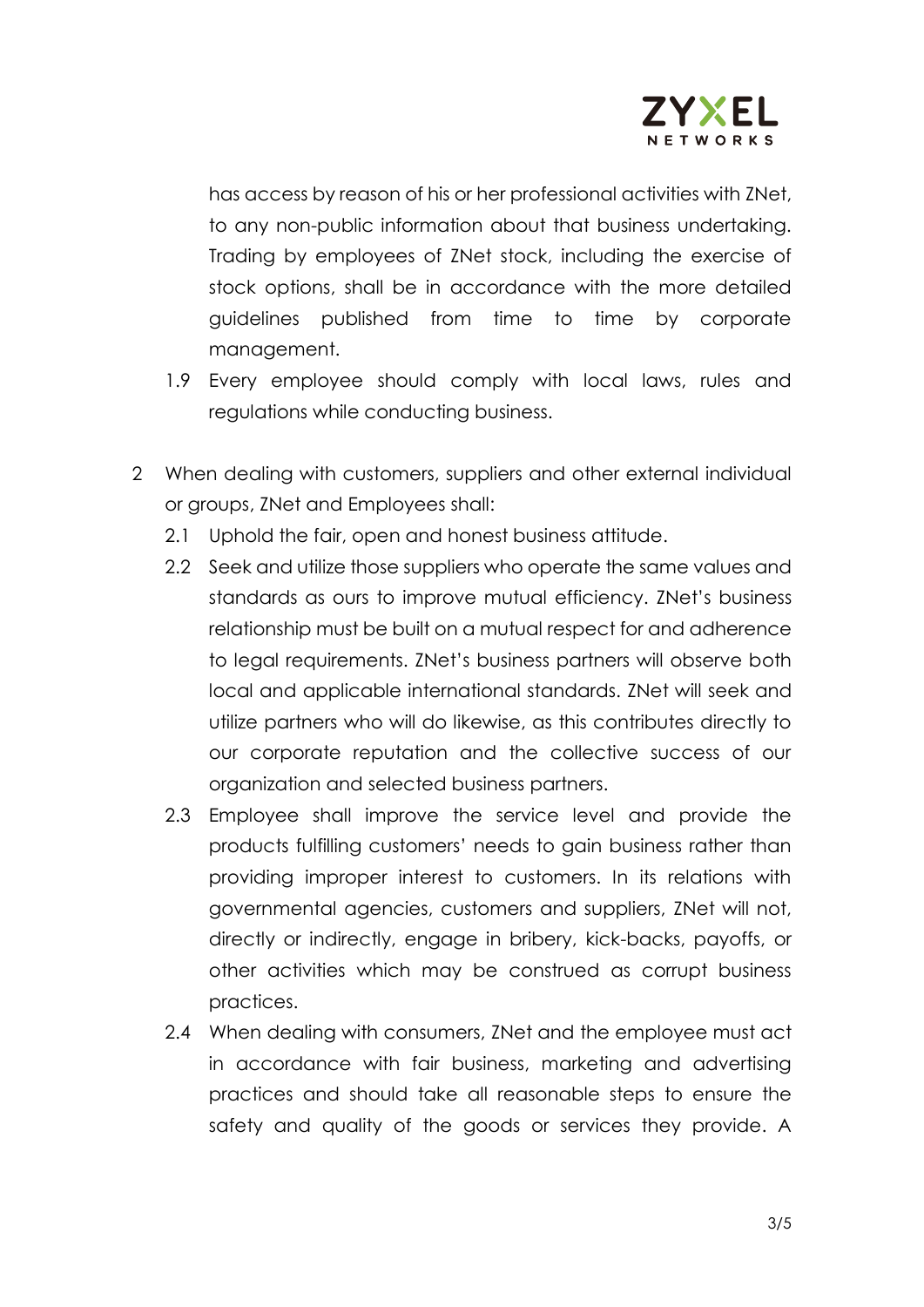

standard of fair trade, commercial advertisements and competition should be established.

- 2.5 ZNet recognizes Intellectual Property Rights and other proprietary information as a core value in any high technology company. ZNet takes every appropriate action to preserve and enhance its Intellectual Property and respects the Intellectual Property rights of others. Employees should maintain the confidentiality of the ZNet's and its customers' confidential information which is disclosed to them.
- 3 With Employees, ZNet shall:
	- 3.1 Maintain a working environment that provide appropriate remuneration, development opportunities and meet international and local relevant labor laws, rules and regulations.
	- 3.2 Restrict any discrimination, harassment or persecuting in the workplace. ZNet shall forbid any discrimination regard to race, color, religion, national origin, gender, age, disability, sexual orientation, gender identity, pregnancy, political factions and marital status.
	- 3.3 Support and respect, within its sphere of influence, the protection of international human rights set out in the United Nation's Universal Declaration of Human Rights, the International Labor Organization's (ILO) fundamental conventions and the Global Compact. In particular, ZNet supports the effective elimination of all forms of compulsory labor and child labor as defined in the ILO. It will make this a criterion in the management of its suppliers and sub-contractors.
	- 3.4 Provide a safety work environment and required training and safety equipment. Employees should commit to maintain a safety and healthy work environment through demonstrating the safety operation procedure and principle while conducting business.